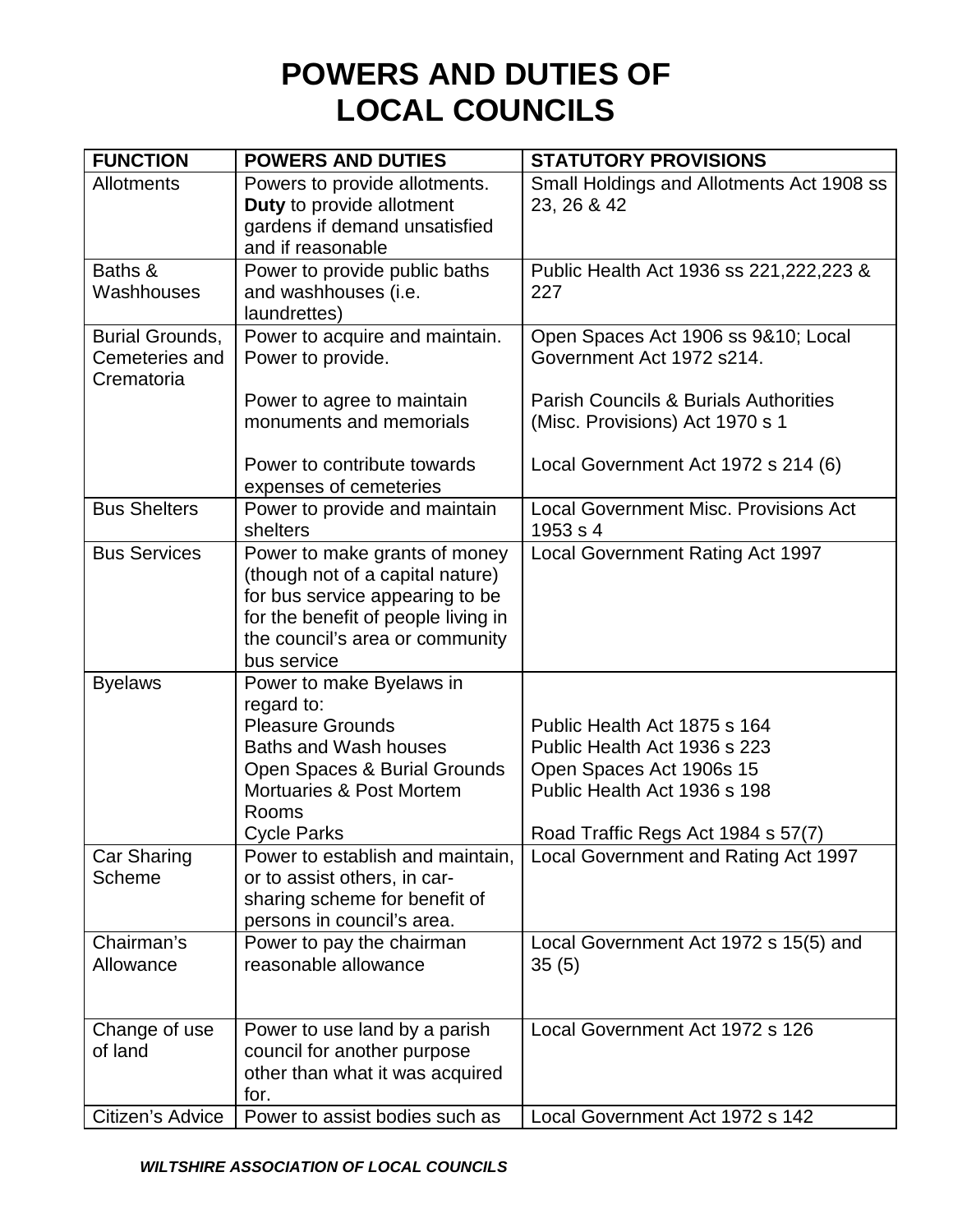| <b>Bureau</b>   | CABs in advising individuals and   |                                            |
|-----------------|------------------------------------|--------------------------------------------|
|                 | by making or receiving             |                                            |
|                 | communications or by providing     |                                            |
|                 | representation to or before any    |                                            |
|                 | body or person in asserting an     |                                            |
|                 | individual's rights or obligations |                                            |
| <b>Clocks</b>   | Power to provide public clocks     | Parish Councils Act 1957 s 2               |
| Closed          | Powers to maintain                 | Local Government Act 1972 s 215            |
| Churchyards     |                                    |                                            |
| Commons &       | Powers in relation to enclosure    | Enclosure Act 1845; Local Gov Act 1894 s   |
| Common          | as to regulation and               | 8 (4); Smallholdings & Allotments Act 1908 |
| <b>Pastures</b> | management and as to               | s 34                                       |
|                 | providing common pasture           |                                            |
| Conference      | Power to provide & encourage       | Local Gov Act 1972 s 144                   |
| facilities      | the use of facilities              |                                            |
| Community       | Power to provide and equip         | Local Gov (Misc. Provisions) Act 1976 s19  |
| Centres         | buildings for use of clubs having  |                                            |
|                 | athletic, social or educational    |                                            |
|                 | objectives                         |                                            |
| Crime           | Power to install and maintain      | Local Govt Rating Act 1997                 |
| Prevention      | equipment with view to             |                                            |
|                 | preventing and detecting crime     |                                            |
|                 | in own area; may make grants       |                                            |
|                 | of money to police authorities.    |                                            |
| Drainage        | Power to deal with ponds and       | Public Health Act 1936 s 260               |
|                 | ditches                            |                                            |
| Education       | Right to appoint school            | Education (no 2) Act 1986 s 4              |
|                 | governors                          |                                            |
| Entertainment & | Provision of entertainment and     | Local Government Act 1972 s 145            |
| the Arts        | support of the arts                |                                            |
| <b>Gifts</b>    | Power to accept                    | Local Government Act 1972 s 139            |
| Highways        | Power to repair and maintain       | Highways Act 1980 ss 43 50                 |
|                 | public footpaths and bridleways.   |                                            |
|                 | Power to light roads and public    | Parish Councils Act 1957 s3                |
|                 | places                             | Highways Act 1980 s 301                    |
|                 | Provision of litter bins           | Litter Act 1983 ss 56                      |
|                 | Power to provide parking places    | Road Traffic Regulations Act 1984 ss 57,   |
|                 | for vehicles, bicycles and motor   | 63                                         |
|                 | cycles                             |                                            |
|                 | Power to enter into agreement      | Highways Act 1980 ss 30, 72                |
|                 | as to dedication and widening.     |                                            |
|                 | Power to provide roadside seats    | Parish Councils Act 1957 sl                |
|                 | and shelters and omnibus           |                                            |
|                 | shelters                           |                                            |
|                 | Power to complain to district      | Highways Act 1980 s 130                    |
|                 | council as to protection of rights |                                            |
|                 | of way and roadside waste.         |                                            |
| <b>Highways</b> | Consent of parish council          | Highways Act 1980 ss 47, 116               |
| (cont.)         | required for ending maintenance    |                                            |
|                 | of highway at public expense, or   |                                            |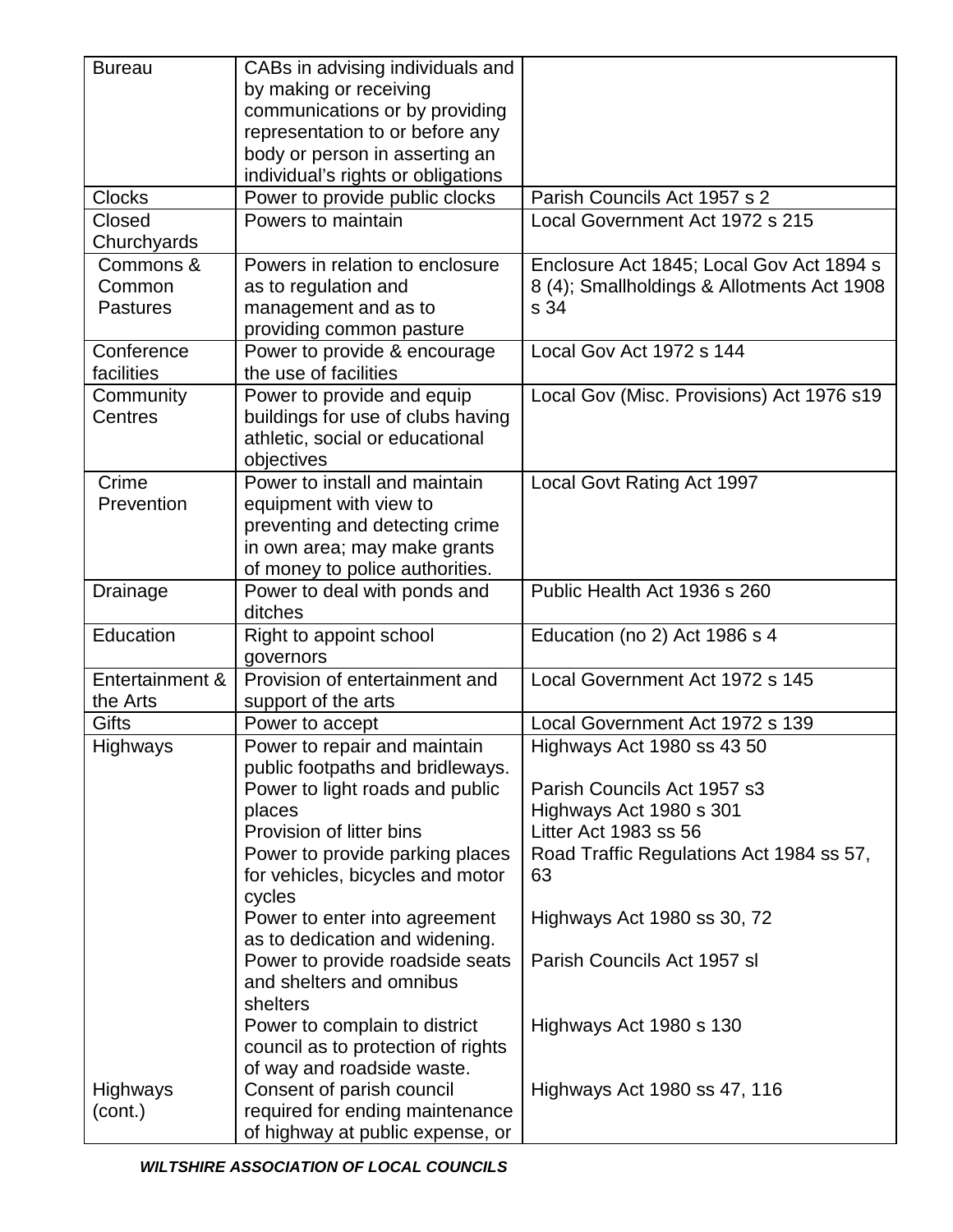|                         | for stopping up or diversion of                                 |                                           |
|-------------------------|-----------------------------------------------------------------|-------------------------------------------|
|                         | highway.                                                        |                                           |
|                         | Power to provide traffic signs<br>and other notices             | Road Traffic Reg Act 1984 s 72            |
|                         | Power to plant trees etc and to<br>maintain roadside verges.    | Highways Act 1980 s 96                    |
|                         | Power to fund traffic calming                                   | Local Government and Rating Act 1997, s   |
|                         | measures                                                        | 30                                        |
| Investments             | Power to participate in schemes                                 | Trustee Investments Act 1961 s 11         |
|                         | of collective investment                                        |                                           |
| Investigation           | Power to investigate the need                                   | <b>Local Government Rating Act 1997</b>   |
| and publicity           | for public passenger transport;                                 |                                           |
|                         | the use and need for roads; the                                 |                                           |
|                         | management and control of<br>traffic                            |                                           |
| Land                    | Power to acquire land by                                        | Local Govt Act 1972 ss 124, 126, 127      |
|                         | agreement, to appropriate, to                                   | Local Govt Act 1972 s 139                 |
|                         | dispose of Power to accept gifts                                |                                           |
|                         | of land.                                                        |                                           |
| Litter                  | Provision of receptacles                                        | Litter Act 1983 ss 5,6                    |
| Lotteries               | Power to Promote                                                | Lotteries and Amusements Act 1976 s 7     |
| Mortuaries/post         | Power to provide mortuaries and                                 | Public Health Act 1936 s 198              |
| mortem rooms            | post-mortem rooms                                               |                                           |
| <b>Newsletters</b>      | Provision of information relating<br>to matters affecting local | Local Government Act 1972 s 142           |
|                         | government. District Auditor now                                |                                           |
|                         | agrees that to develop the spirit                               |                                           |
|                         | of Best Value this power may be                                 |                                           |
|                         | used for parish newsletters                                     |                                           |
| <b>Nuisances</b>        | Power to deal with offensive<br>ditches                         | Public Health Act 1936 s 260              |
| <b>Open Spaces</b>      | Power to acquire land and                                       | Public Health Act 1987 s 164; Open        |
|                         | maintain                                                        | Spaces Act 1906 ss 9&10                   |
| <b>Parish Property</b>  | Power to direct as to their                                     | Local Government Act 1972 s 226           |
| and Documents           | custody                                                         |                                           |
| <b>Public Buildings</b> | Power to provide buildings for                                  | Local Government Act 1972 s 133           |
| and village halls       | offices and for public meetings                                 |                                           |
|                         | and assemblies                                                  |                                           |
| Public                  | Power to provide                                                | Public Health Act 1936 s 87               |
| conveniences<br>Public  | Public have the right to inspect                                | Local Government Act 1972 s 228           |
| inspection of           | certain documents                                               |                                           |
| documents               |                                                                 |                                           |
| Recreation              | Power to acquire land for or to                                 | Public Health Act 1875 s 164; Local Govt  |
|                         | provide recreation grounds,                                     | Act 1972 Sched 14 para 27; Public Health  |
|                         | public walks, pleasure grounds                                  | Acts: Amendment Act 1890 s 44; Open       |
|                         | and open spaces and to                                          | Spaces Acct 1906 s 9 & 10                 |
|                         | manage and control them.                                        |                                           |
|                         |                                                                 | Local Govt (Miscellaneous Provisions) Act |
|                         | Power to provide gymnasiums,                                    | 1976 s 19                                 |